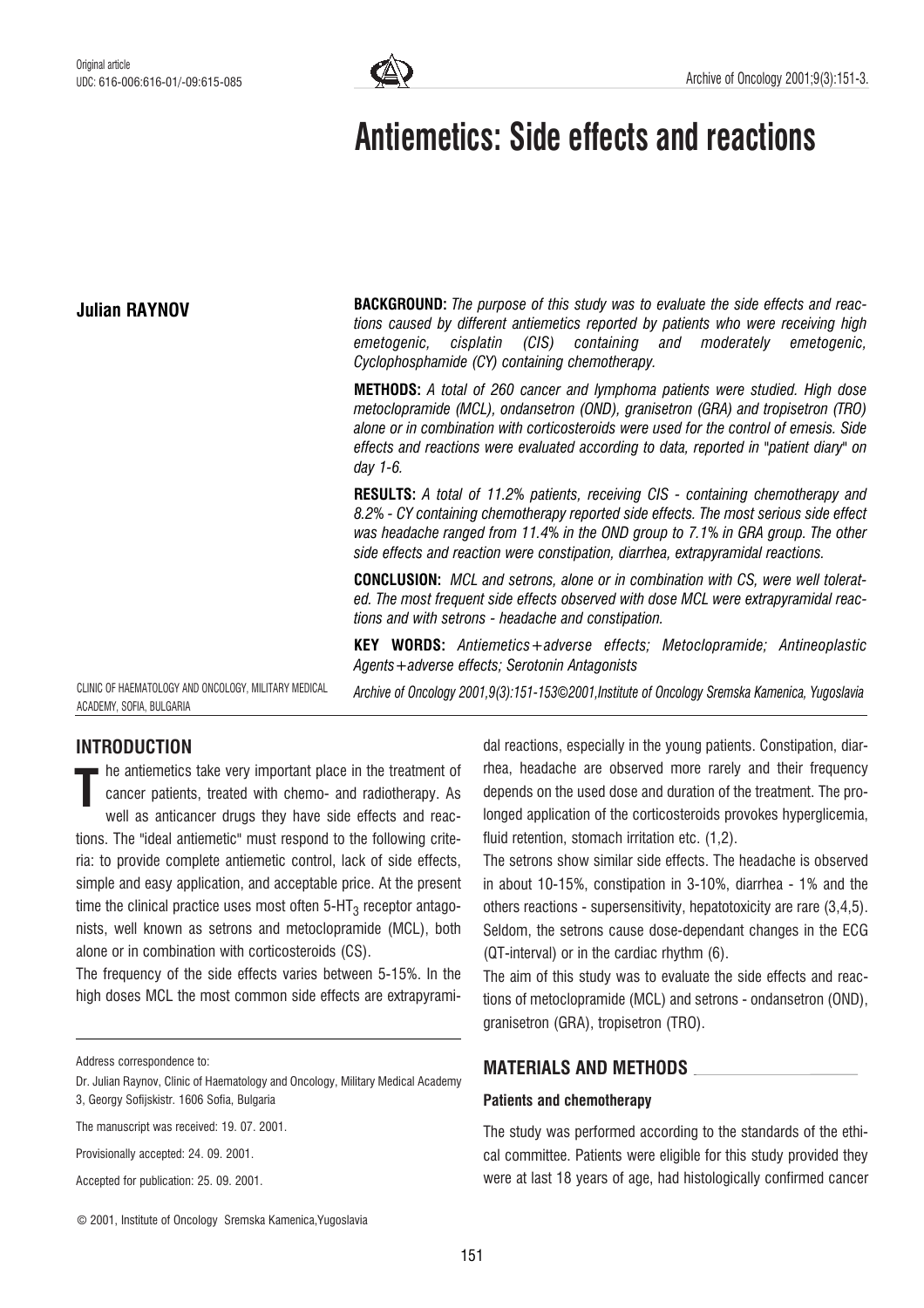## Raynov J.

or lymphoma and had a WHO performance status score of 2 or less. Patients were excluded if they had marked hepatic dysfunction, hypercalcemia, congestive heart failure, active peptic ulcer, brain tumors or central nervous system metastases and gastrointestinal (MALT) lymphoma. Patient characteristics are shown in Table 1.

#### Table 1. Patient characteristics

| Characteristics                 | Number of patients (%)   |  |  |  |
|---------------------------------|--------------------------|--|--|--|
| Total                           | 260                      |  |  |  |
| males                           | 182<br>$(70.0\%)$        |  |  |  |
| females                         | 78<br>(30.0%)            |  |  |  |
| Median age (yrs)                | 44.9 SD 14.4 (18-70)     |  |  |  |
| Median B.S.A. (m <sup>2</sup> ) | 1.92 SD 0.11 (1.62-2.18) |  |  |  |
| Primary tumor site              |                          |  |  |  |
| lung                            | $(34.2\%)$<br>89         |  |  |  |
| testis                          | (17.7%)<br>46            |  |  |  |
| ovary                           | $(9.2\%)$<br>24          |  |  |  |
| breast                          | $(15.8\%)$<br>41         |  |  |  |
| Hodgkin's lymphoma              | (17.7%)<br>46            |  |  |  |
| non-Hodgkin's lymphoma          | $(5.4\%)$<br>14          |  |  |  |

The treatment was carried out according to the standard protocols. Hundred and fifty-nine (61.1%) patients received high emetogenic, cisplatin (CIS)-containing and 101(38.9%) patients moderately emetogenic Cyclophosphamide (CY)-containing chemotherapy (CHTH). First group received at least 50 mg/m2 of CIS and the second - at least 500 mg/m<sup>2</sup> CY. The most used cytotoxic agents are shown in Table 2.

Table 2. Applied cytotoxic agents

| Agent                    | Number of patients (%)  |
|--------------------------|-------------------------|
| Cisplatin                | 159 (61.1%)             |
| Cyclophosphamide         | 132 (50.8%)             |
| Doxorubicin / Epirubicin | 57 (21.9%) / 72 (27.7%) |
| Mechlorethamine          | 7(2.7%)                 |
| Bleomycin                | 72 (27.7%)              |
| Vincristine /Vinblastine | 34 (13.1%) / 72 (27.7%) |
| Etoposide                | 25 (9.6%)               |
| Mitoxantrone             | 20 (7.7%)               |
| Dacarbazine              | 26 (10.0%)              |

## Antiemetic therapy

On day 1 patients with CIS - containing CHTH received MCL 2 mg/kg or OND 24 mg for prevention of acute emesis, both as total daily dose (tdd), given in 3 divided doses IV over 15 min. GRA was infused 3 mg IV and TRO - 5 mg IV as a single daily dose. The same doses of setrons were given orally on days 2-6 for delayed emesis. In this phase, MCL was given orally 1 mg/kg t.i.d. A total of 310 cycles CHTH were evaluated.

Patients with CY - containing CHTH received MCL 1 mg/kg or OND 24 mg alone or in combination with dexamethasone (DEX) 8 mg/m2 tdd on day 1 for acute emesis (as above). During delayed phase, patients received MCL 0.5 mg/kg and OND - 24 mg tdd, given orally in 3 divided doses. DEX was used in dose 8 mg/m2 orally (as above). Some patients received equivalent doses of methylprednisolone and prednisolone in acute and delayed phase. A total of 292 cycles were evaluated.

All side effects and reactions in acute and delayed emesis were reported by patients in "patient diary" and investigated over repeated cycles of chemotherapy.

All calculations were performed by SPSS/PC - v. 5.02 statistical computing package.

## RESULTS

A total of 260 patients (median age 44.9 years, range from 18 to 70 years) were enrolled in the study.

High emetogenic (CIS) - containing chemotherapy: A total of 310 cycles were evaluated: 130 patients were treated with setrons (OND, GRA, TRO) and 180 received MCL. The most commonly reported side effects and reactions are shown in Table 3.

Table 3. Side effects and reaction in CIS-containing chemotherapy

|                     |    |                  |                 |           | Antiemetic therapy (evaluated cycles) |                        |                    |      |
|---------------------|----|------------------|-----------------|-----------|---------------------------------------|------------------------|--------------------|------|
| Side effects        |    | MCL<br>$(n=180)$ | OND<br>$(n=70)$ |           | GRA<br>$(n=28)$                       | <b>TRO</b><br>$(n=32)$ | Total<br>$(n=310)$ |      |
| and reaction        | No | %                | %<br>No         | p value   | No %<br>p value                       | %<br>No<br>p value     | No                 | %    |
| Headache            | 4  | 2.2              | 11.4<br>8       | <b>NS</b> | <b>NS</b><br>2<br>7.1                 | <b>NS</b><br>3<br>9.4  | 17                 | 5.5  |
| Constipation        | ۰  |                  | 8.6<br>6        | p<0.001   | 3.6<br><b>NS</b><br>1                 | 6.2<br>2<br><b>NS</b>  | 9                  | 2.9  |
| Diarrhea            | 1  | 0.6              | 1.4             | ΝS        | ٠                                     | ۰                      | 2                  | 0.6  |
| Extrapyramidal      |    |                  |                 |           |                                       |                        |                    |      |
| reaction            | 6  | 3.3              |                 |           |                                       | ۰                      | 6                  | 1.9  |
| Supersensitivity    | 1  | 0.6              |                 | ۰         | ۰                                     | ۰                      |                    | 0.3  |
| Total               | 12 | 6.7              | 15<br>21.4      | ΝS        | NS<br>3 10.7                          | <b>NS</b><br>5 15.6    | 35                 | 11.2 |
| NS: not significant |    |                  |                 |           |                                       |                        |                    |      |

A total of 11.2% patients reported side effects and reactions. The most frequent side effect was headache - in 5.5%, followed by obstipation - 2.9% and extrapyramidal reactions - in 1.9%. The last were observed only in the patients, treated with MCL. Diarrhea and supersensitivity were observed in <1%.

Depending on the different antiemetic treatments, side effects were found in 6.7% patients receiving MCL, 21.4% - OND, 10.7% - GRA and 15.6 % - TRO (p>0.10). Headache was ranged from 2.2% in MCL group to 11.4% in OND group. Constipation was observed in 8.6% patients, receiving OND, 3.6% GRA and 6.2%- TRO. No one patient reported constipation in the MCL group and it was observed significantly more often in the OND group.

Extrapyramidal reactions were observed only in the patients, receiving MCL - 3.3%. They were mild in four patients, and two patients had severe reactions imposing additional treatment with benzodiazepines and antihistamines. Headache was reported in 2.2% of the patients, receiving MCL and <1% had diarrhea and supersensitivity to the drug. They were mild and influenced by conventional therapy. There were no significant differences in the side effects observed in the evaluated antiemetics.

Moderately emetogenic (CY) - containing chemotherapy:

A total of 292 cycles were evaluated: 82 patients, treated with  $OND \pm CS$  and 210 - MCL $\pm CS$ . The results are shown in Table 4. A total of 8.2% patients reported side effects and reactions: headache was observed in 4.1%, constipation - in 3.4% and diarrhea - in 0.7%. In  $OND \pm CS$  group headache was reported by